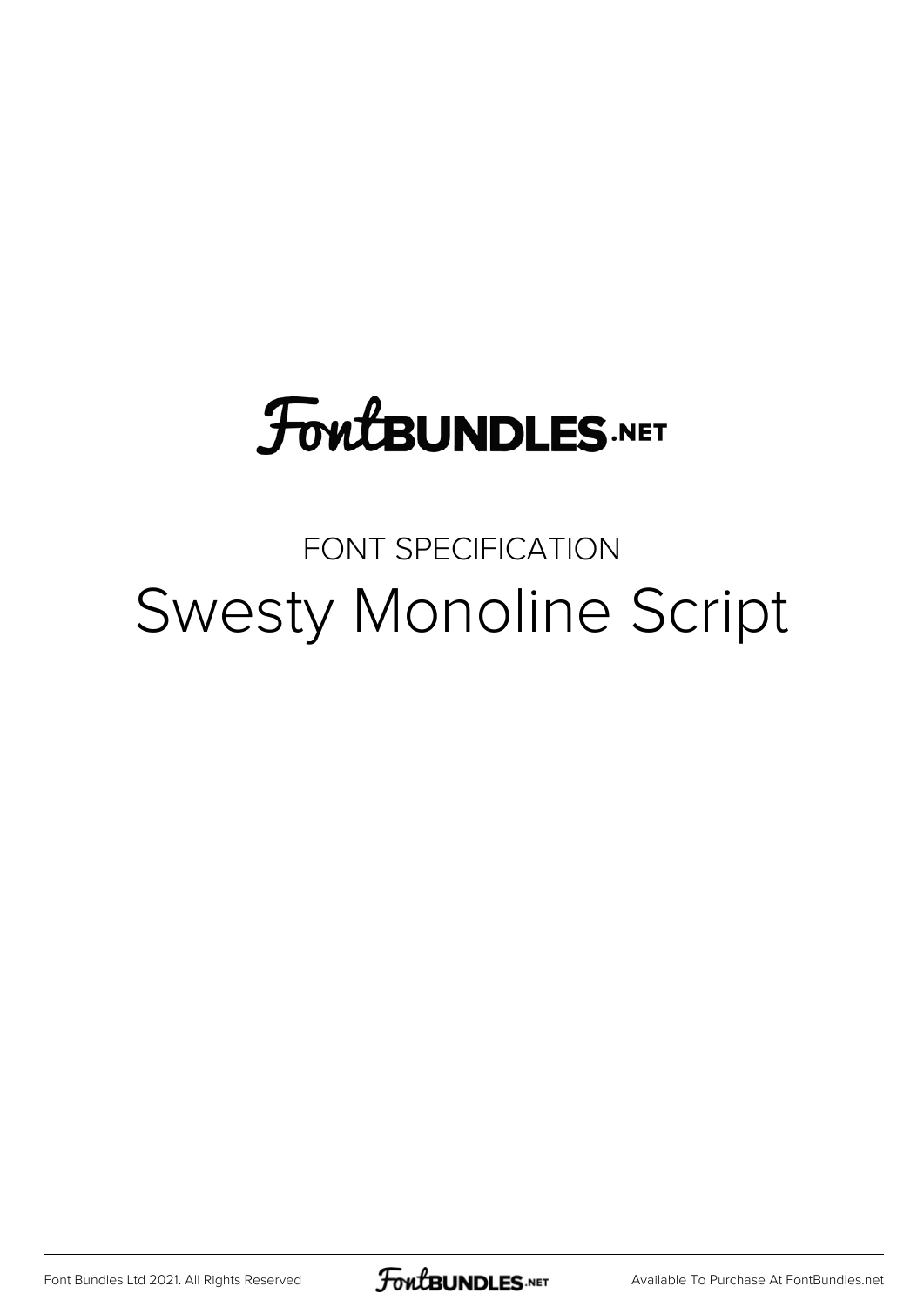## Swesty - Regular

**Uppercase Characters** 

ABCDEFGHIOKLMNOPQRSTUVWXYZ

Lowercase Characters

**Numbers** 

0123456789

**Punctuation and Symbols** 

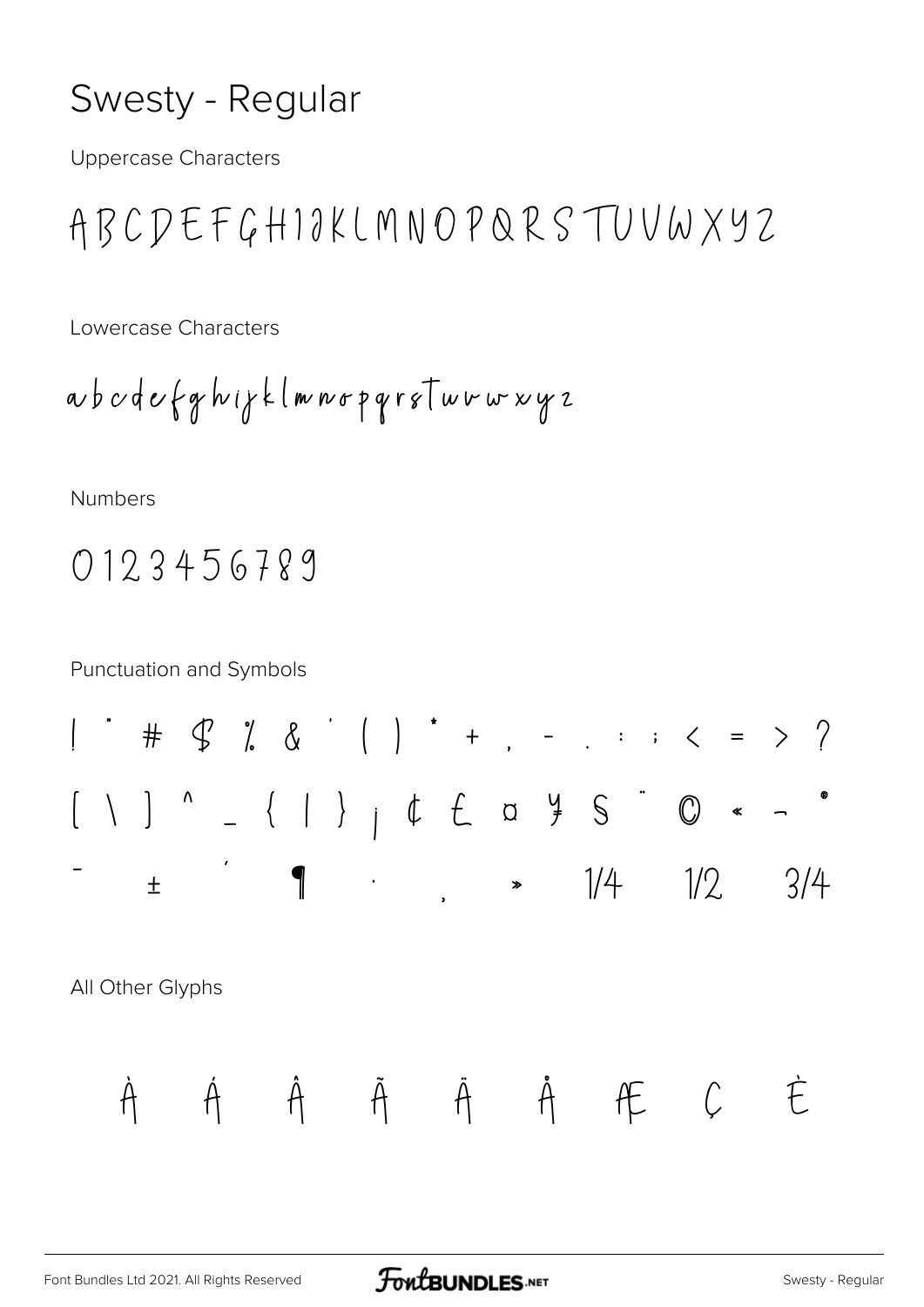